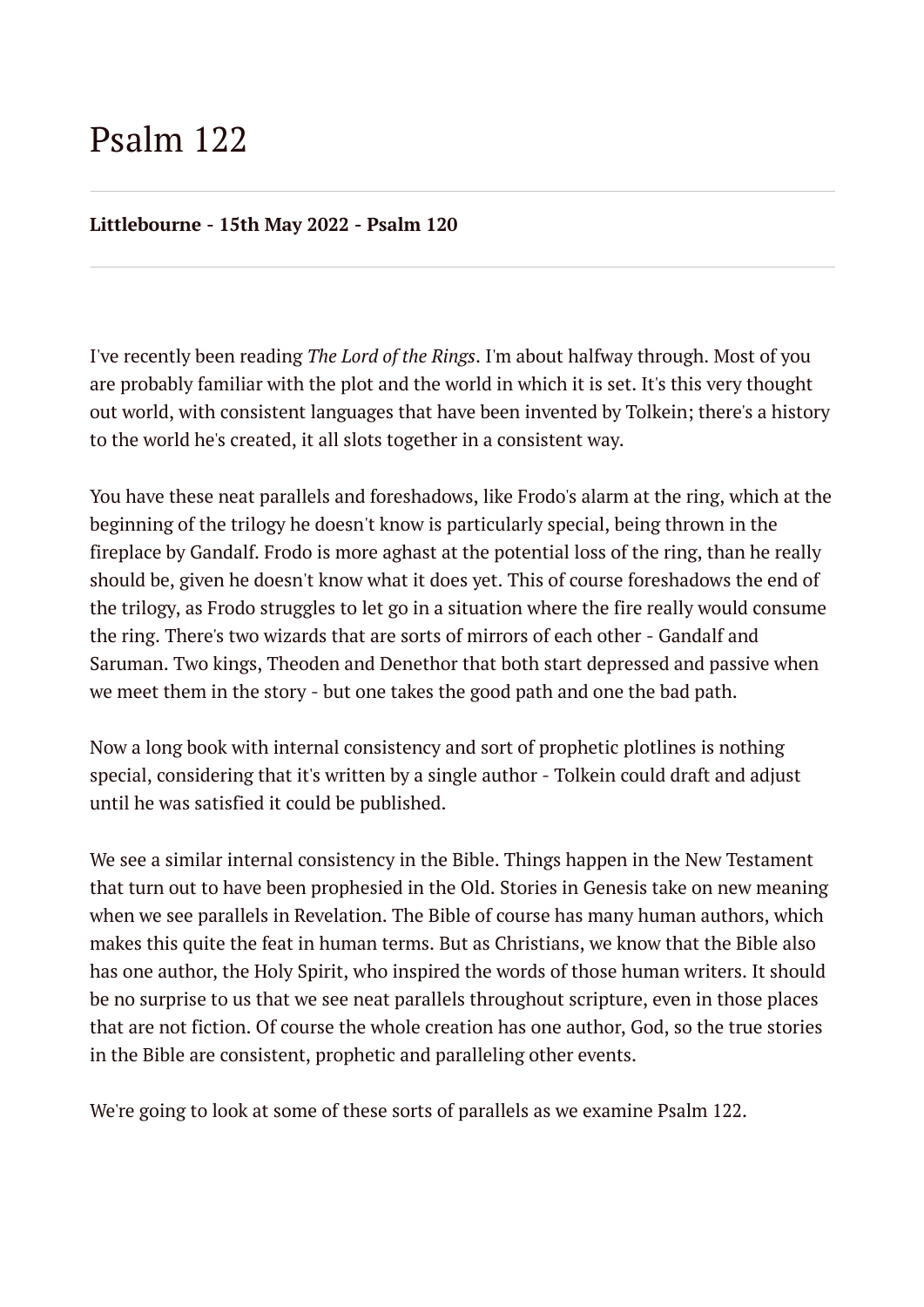### **A song of Ascents. Of David.**

*A Song of Ascents. Of David.*

As I mentioned when we looked at the Psalms as a whole, most of the Psalms have a title, that tells us about the author, any musical instructions, or gives information about the context of the Psalm. We're again, looking at a Song of Ascents - one of the fifteen such Psalms, probably named this because they are to be sung on pilgrimage to Jerusalem. As pilgrims ascend to Jerusalem, ascend to the temple on its hilltop, these may have been the songs that they sang.

This time, our Psalm is attributed to a specific author - David, the King of Israel. Some 73 of the Psalms are attributed to David (that's just under half of them).

David starts his Psalm with this first stanza:

#### **Stanza 1**

*I was glad when they said to me, "Let us go to the house of the Lord!" 2 Our feet have been standing within your gates, O Jerusalem!*

Jerusalem - a very important place. The first mention of it is in Genesis 14. Abraham goes to Melchizedek, the king of Salem, the place later named Jerusalem. Genesis 14, talking about Abraham:

*17 After his return from the defeat of Chedorlaomer and the kings who were with him, the king of Sodom went out to meet him at the Valley of Shaveh (that is, the King's Valley). 18 And Melchizedek king of Salem brought out bread and wine. (He was priest of God Most High.) 19 And he blessed him and said,*

*"Blessed be Abram by God Most High, Possessor of heaven and earth; 20 and blessed be God Most High, who has delivered your enemies into your hand!"*

*And Abram gave him a tenth of everything.*

Not just the first instance of Jerusalem, but also the first time we see a priest in the Bible, and it's a priest of God Most High. This too is the first time we see the concept of giving a tithe - a crucial aspect of the priesthood that would minister in Jerusalem, some 1000 years after this.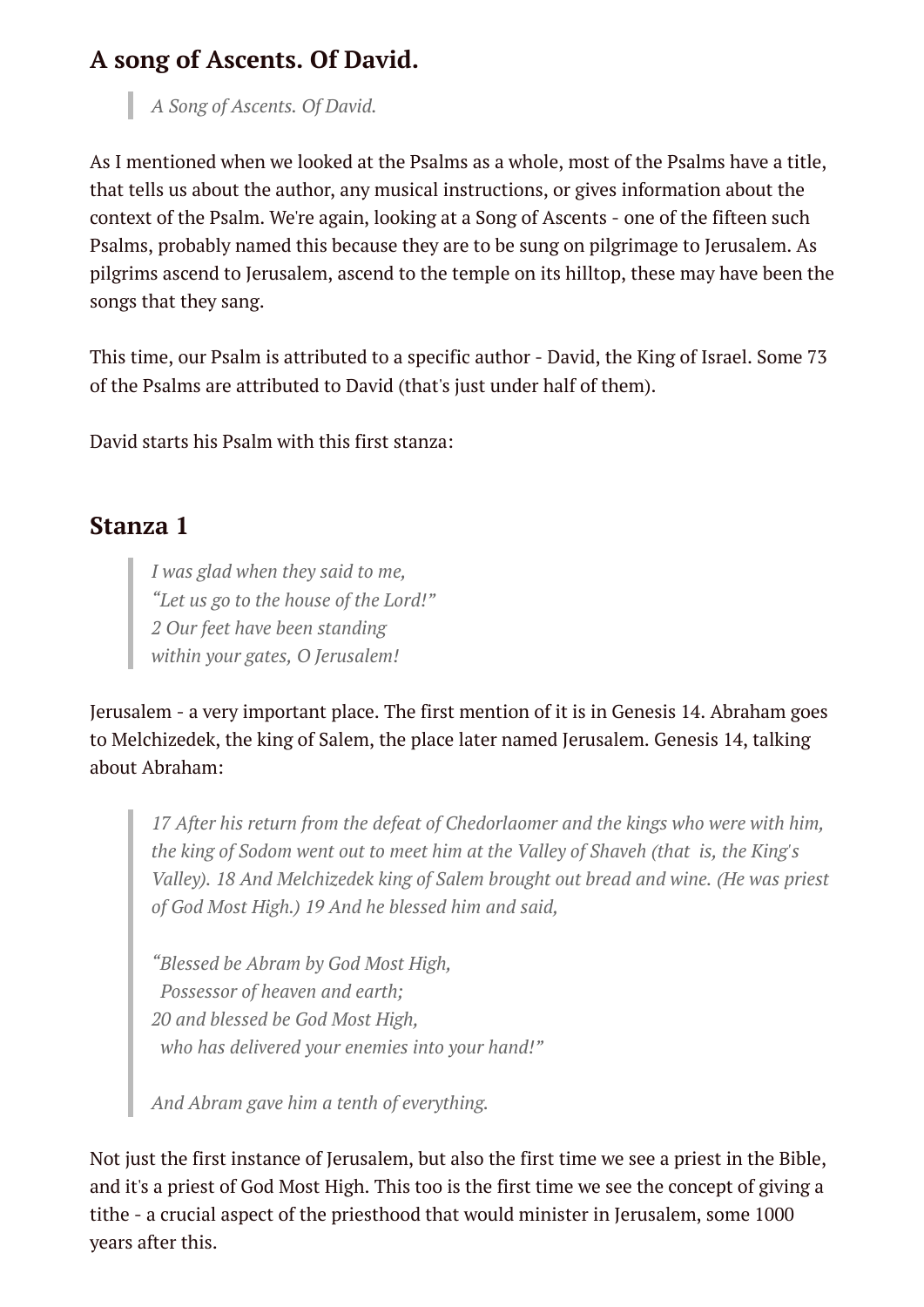Abraham later takes his son, Isaac to offer him as a sacrifice on Mount Moriah (Genesis 22:2). Mount Moriah is named as the place where Solomon built his temple (2 Chronicles 3:1), that is, in Jerusalem.

We next see Jerusalem when Israel is conquering the land, led by Joshua. Joshua chapter 10 tells us of the defeat of, amongst others, the King of Jerusalem at Joshua's hand. In chapter 18, Jerusalem is listed as alloted to the tribe of Benjamin. Then, during the period of the judges Jerusalem came under the control of the Jebusites and was named Jebus (Judges 19:11 –12).

Jerusalem came back under Israelite control when David had been reigning as King for seven years (2 Samuel 5:5 onwards). David conquers Jerusalem, then reigns there, treating it as his capital, and brings the ark there. Before, the ark was in the house of Abinadab, where it had been since the ark was returned to Israel after it's captivity by the Philistines (1 Samuel 5,6,7). David brings the ark to Jerusalem (2 Samuel 6), with a brief stop in another house along the way after Uzzah touched the ark and died. David builds a tent for the ark, much like the tabernacle that the ark was in before. Now David wants to build a temple for the ark - he says that "he lives in a house of cedar, why shouldn't the ark?" But Nathan the prophet tells David it is not for him to build this, but for his successor.

Where we are when David writes this, is with the ark residing in a tent in Jerusalem, but the promise of a proper temple to come.

Now when David was invited to join someone in going up to the house of the Lord, he was glad (v1 ESV). He rejoiced with them (v1 NIV). He anticipates standing within the gates of Jerusalem.

David's joy at going to Jerusalem can be witnessed in 2 Samuel 6:12-15, as David brings the ark to Jerusalem:

*12 And it was told King David, "The Lord has blessed the household of Obed-edom and all that belongs to him, because of the ark of God." So David went and brought up the ark of God from the house of Obed-edom to the city of David with rejoicing. 13 And when those who bore the ark of the Lord had gone six steps, he sacrificed an ox and a fattened animal. 14 And David danced before the Lord with all his might. And David was wearing a linen ephod. 15 So David and all the house of Israel brought up the ark of the Lord with shouting and with the sound of the horn.*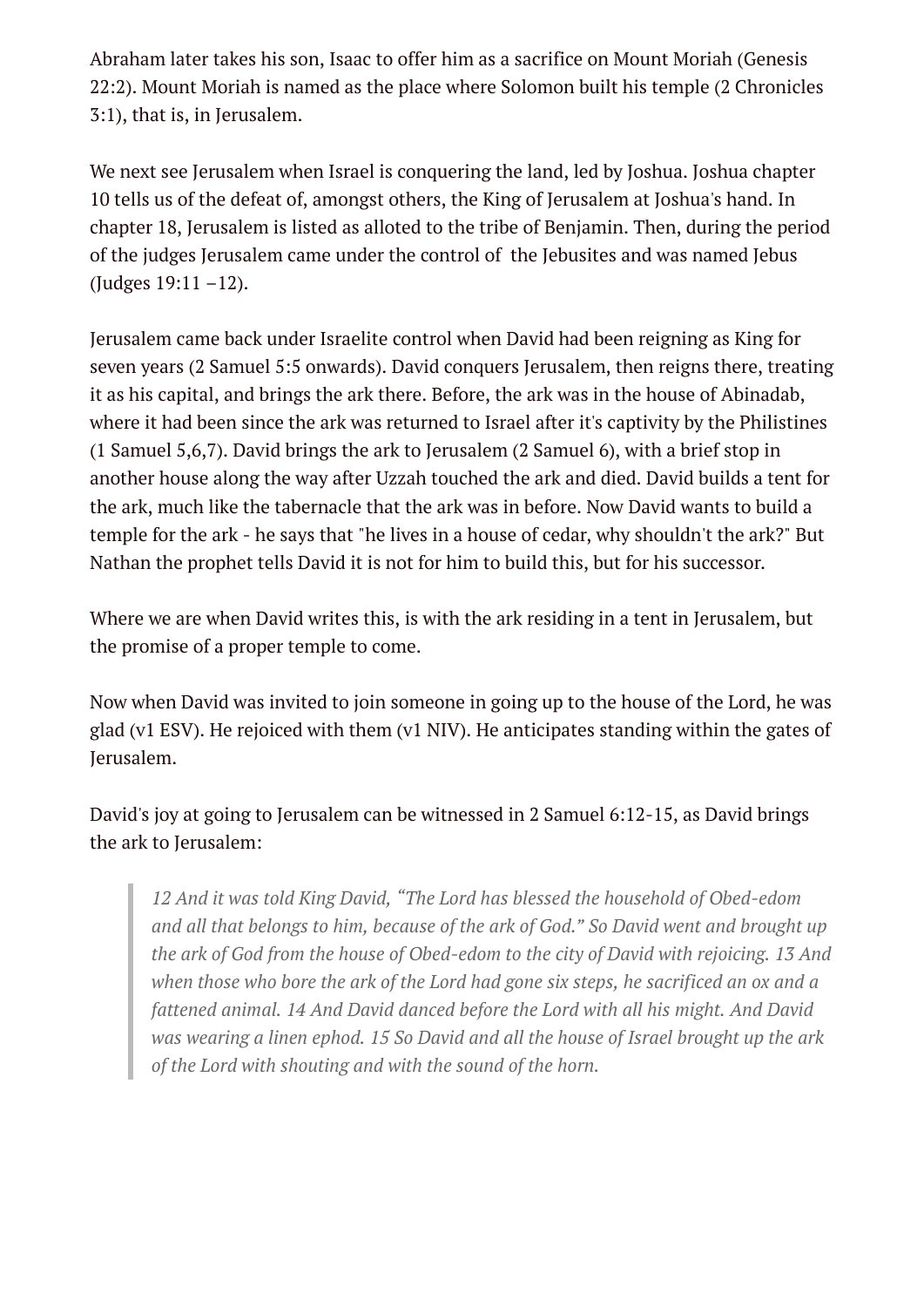#### **Stanza 2**

*3 Jerusalem—built as a city that is bound firmly together, 4 to which the tribes go up, the tribes of the Lord, as was decreed for Israel, to give thanks to the name of the Lord. 5 There thrones for judgement were set, the thrones of the house of David.*

David had just conquered Jerusalem - it would not be until his son, Solomon that the temple would be built. But David looks forward to that time and speaks of Jerusalem as a city built, bound firmly together.

Jerusalem is a place of unity for the Israelites. There's the distinctions of many tribes, yet unity of purpose - 'to give thanks to the name of the Lord.'

Going to Jerusalem - or rather the tabernacle or temple specifically - was decreed for Israel, that is, it's part of the Mosaic law. Sacrifices were to be made there, and you'll remember from our time in Mark that many would travel to Jerusalem for festivals, such as passover.

Jerusalem is the place where the people of God meet with God - where they are united in praise to God.

Lastly, there are thrones of judgement and thrones of the house of David - this is a place of justice and royalty. The appointed ruler of God's people, the throne of not just any king, but of David, is here.

#### **Stanza 3**

*6 Pray for the peace of Jerusalem! "May they be secure who love you! 7 Peace be within your walls and security within your towers!" 8 For my brothers and companions' sake I will say, "Peace be within you!" 9 For the sake of the house of the Lord our God, I will seek your good.*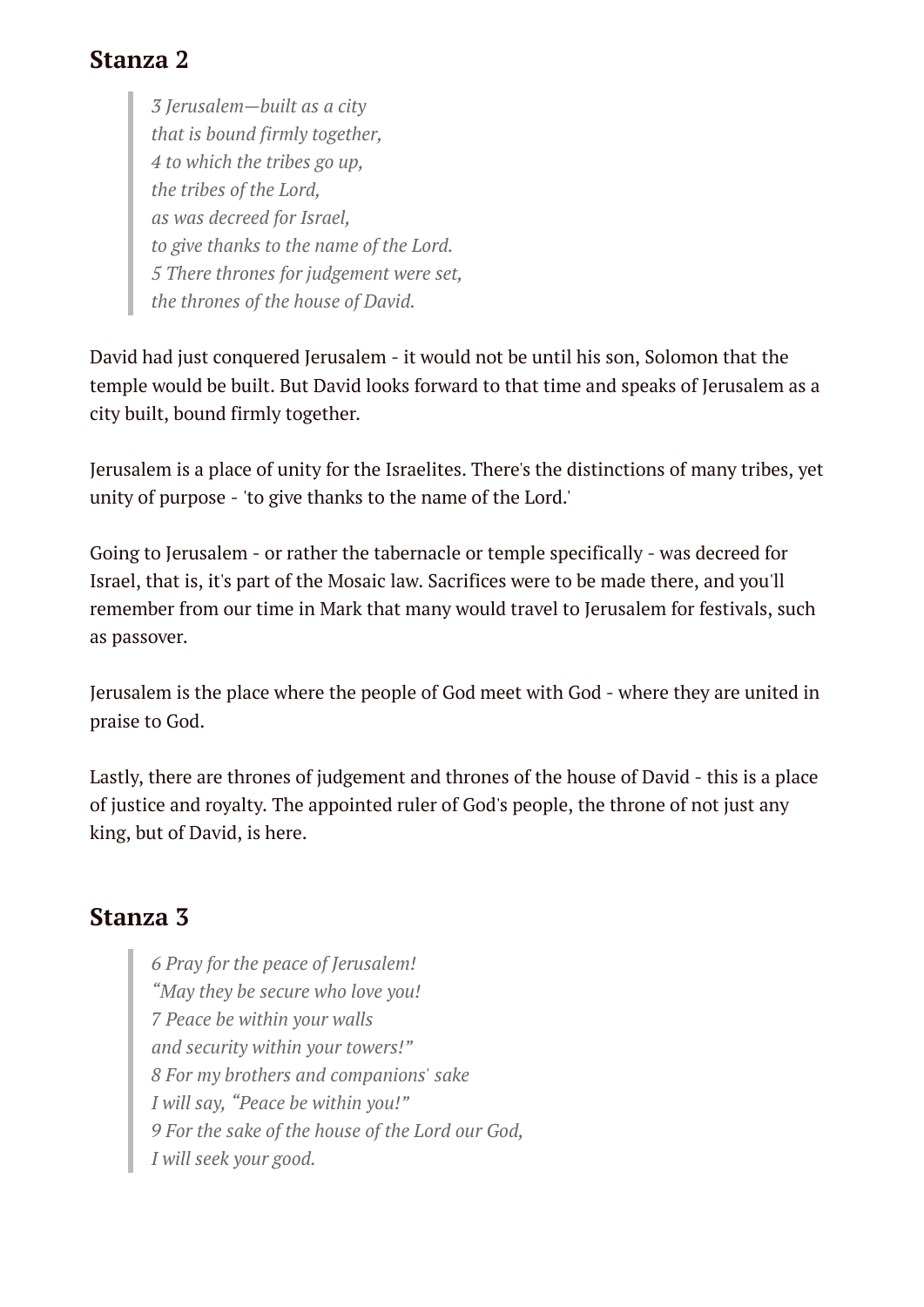The last stanza turns to prayer. Peace for Jerusalem, security for those within her and those who love her. He seeks the good of Jerusalem because the house of the Lord is there. There's this recurring theme of 'peace'. The name Jerusalem is commonly interpreted to mean the 'city of peace' or 'abode of peace'.

# **Today**

#### What made Jerusalem special?

Jerusalem is of such importance because it was where the ark rested, where the temple was built around it. It's where Israel would go to worship God, where God dwelt among them, where they offered sacrifices and sought God's help and forgiveness. They had priests to mediate between themselves and God. Their way to God was found in Jerusalem.

### Christ foretold

Jerusalem doesn't really feature any more for us though, does it. Some of us might have visited Jerusalem, but hopefully nobody here thinks we need to go there to find God. Our way to God rests elsewhere.

If the special thing about Jerusalem was specifically the temple and the associated sacrifices and priests, why do we not need a temple or tabernacle or priests or sacrifices? Because we have something, rather someone, better. Remember in Mark 14, Jesus is accused of saying that he "will destroy the temple and in three days will build another that is not made by hands". Hebrews 9:11-12:

*11 But when Christ came as high priest of the good things that are now already here, he went through the greater and more perfect tabernacle that is not made with human* hands, that is to say, is not a part of this creation. 12 He did not enter by means of the *blood of goats and calves; but he entered the Most Holy Place once for all by his own blood, thus obtaining eternal redemption.*

We do not approach God through sacrifices for our sin, but through the one sacrifice that paid for all our sin, once and for all. We don't go to a physical location to seek God's presence, but God, the Holy Spirit dwells in us all.

Hebrews chapters 8-10 tell us about how Jesus Christ fulfils the aims of the temple and priesthood and sacrifices and how he accomplishes those aims perfectly and eternally. The Old Testament system foreshadows the new.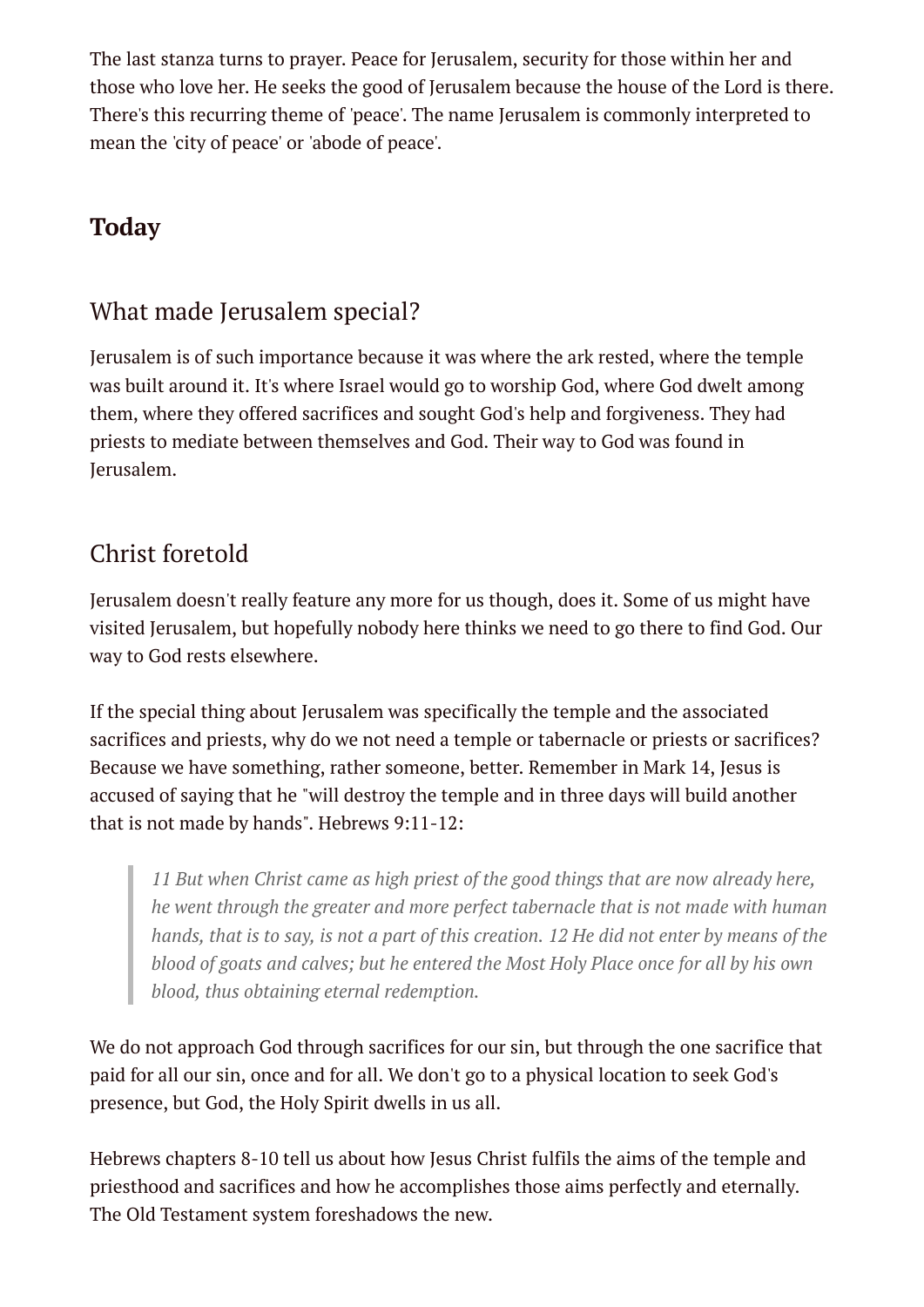I mentioned that Jerusalem was first seen in the Bible as the place Melchizedek was from, foreshadowing the coming priesthood in Jerusalem. The writer of Hebrews points out, in chapter 7, that Melchizedek also foreshadows Christ - Psalm 110, which the writer of Hebrews quotes and says is talking about Christ, says (Psalm 110:4b):

*You are a priest forever, after the order of Melchizedek.*

As we saw, Melchizedek wasn't just priest from Jerusalem, but a priest who ministered with bread and wine - sounds very Christ-like.

#### **Forever**

I

All the laws and customs, the sacrifices and priesthood and temple, all the Old Testament things, point us towards Christ. There are symbols that point us towards Jesus in all these things that the Israelites were commanded to do.

A common misconception is that Old Testament Israel was saved by doing things following the law. But the New Testament makes clear that this is not the case - it's not by following the customs, visiting the physical temple or offering our own sacrifices that we are saved. Hebrews again, start of chapter 10:

*For since the law has but a shadow of the good things to come instead of the true form of these realities, it can never, by the same sacrifices that are continually offered every year, make perfect those who draw near. 2 Otherwise, would they not have ceased to be offered, since the worshippers, having once been cleansed, would no longer have any consciousness of sins? 3 But in these sacrifices there is a reminder of sins every year. 4 For it is impossible for the blood of bulls and goats to take away sins.*

#### The writer of Hebrews goes on to tell us that it's Christ who offers the true sacrifice:

*11 And every priest stands daily at his service, offering repeatedly the same sacrifices, which can never take away sins. 12 But when Christ[[b\]](https://www.biblegateway.com/passage/?search=hebrews+10&version=ESV#fen-ESV-30129b) had offered for all time a single sacrifice for sins, he sat down at the right hand of God, 13 waiting from that time until his enemies should be made a footstool for his feet. 14 For by a single offering he has perfected for all time those who are being sanctified.*

Those who were saved in the Old Testament were saved just the same we people are saved today - through faith, by grace. No amount of law-keeping will save us. Paul writes in Romans 3:20:

*For by works of the law no human being will be justified in his sight, since through the law comes knowledge of sin.*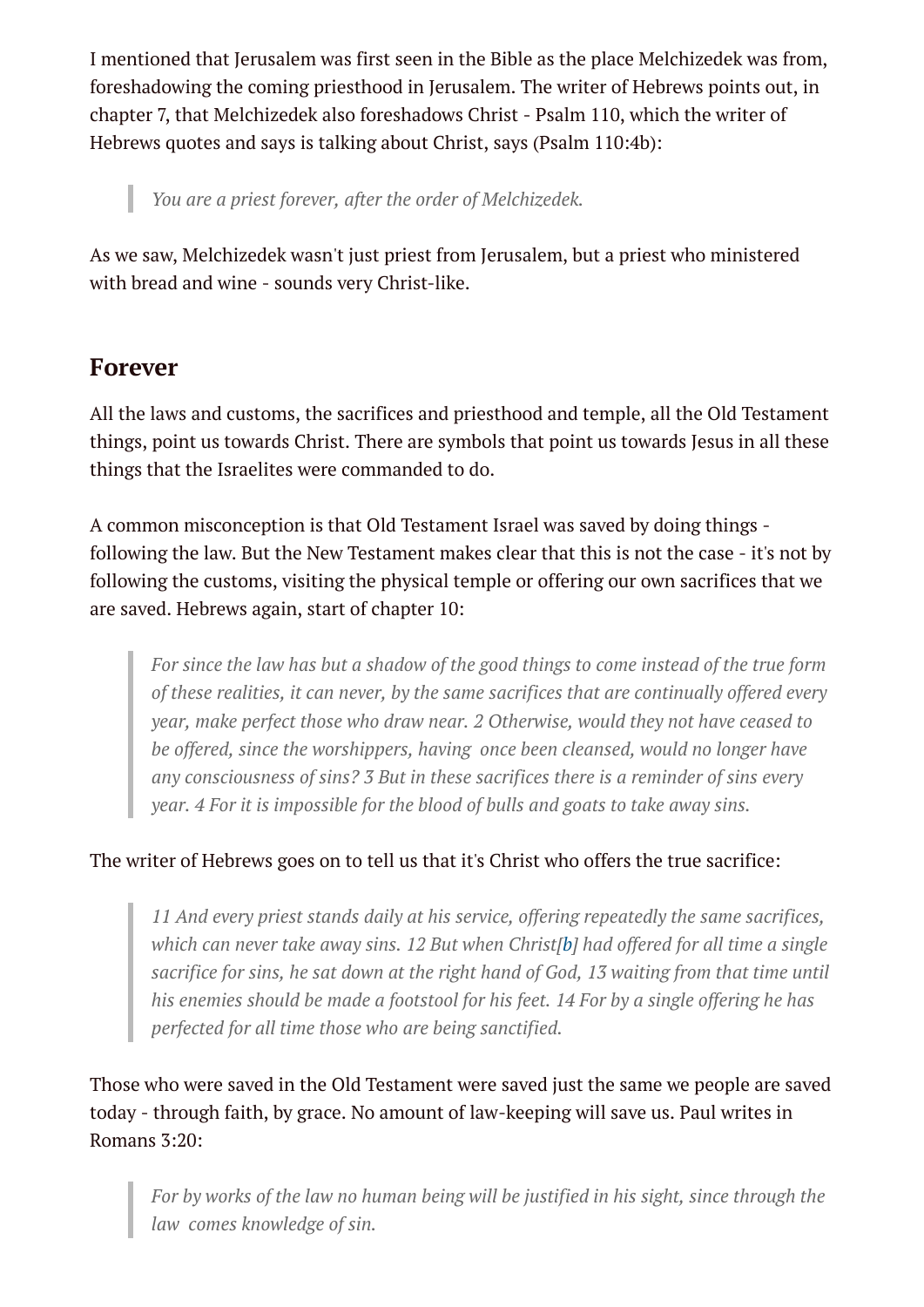The customs of ancient Israel were but shadows of what was to come - they showed the people their sinfulness and illustrated for them the great cost of their sin in all the unending sacrifices demanded. But it was always and eternally only through Christ that anyone is saved.

If we look at the Old Testament law alone, if we just take the rules and regulations, we would expect David to be terrified to go to the house of the Lord. He would find there a terrifyingly holy God, who demands sacrifice and is totally unapproachable. Would David rejoice at the prospect of this?

But David rejoices as he is invited to visit the house of the Lord, because presumably he understands that he worships one who is more than just a demanding God of sacrifice - in some way, he has faith that God saves apart from the sacrifices and the following of the law. His salvation is found in Christ, though he might not be able to articulate it in those terms. The God of the Old Testament is the God of the New.

## **Christ is our Jerusalem**

So Christ is our Jerusalem - the things that made city special are found in Him. So going through the Psalm again, what does this Psalm tell us about how we should live, we who now look to Christ, rather than this shadow of Christ, the temple and Jerusalem?

#### Stanza 1

First, we should rejoice in going to meet Christ - it's a joyful occasion. We are to go to Him - there is some sense of obligation, just as there was for Israel, to go to God in worship. But like David, we can rejoice in this, it is not a hardship, but a joy.

He is the heart and purpose of the church, He is the centre of all our worship and devotion. As Jerusalem was the centre of all religious activity, all worship and prayer and praise, we should place Christ at the centre of all that we do in worship and prayer and all activities.

#### Stanza 2

Next, we should recognise that Christ is that which unites us. Just as the Israelite tribes would go to Jerusalem to celebrate together, so it is in Christ that we are all joined together.